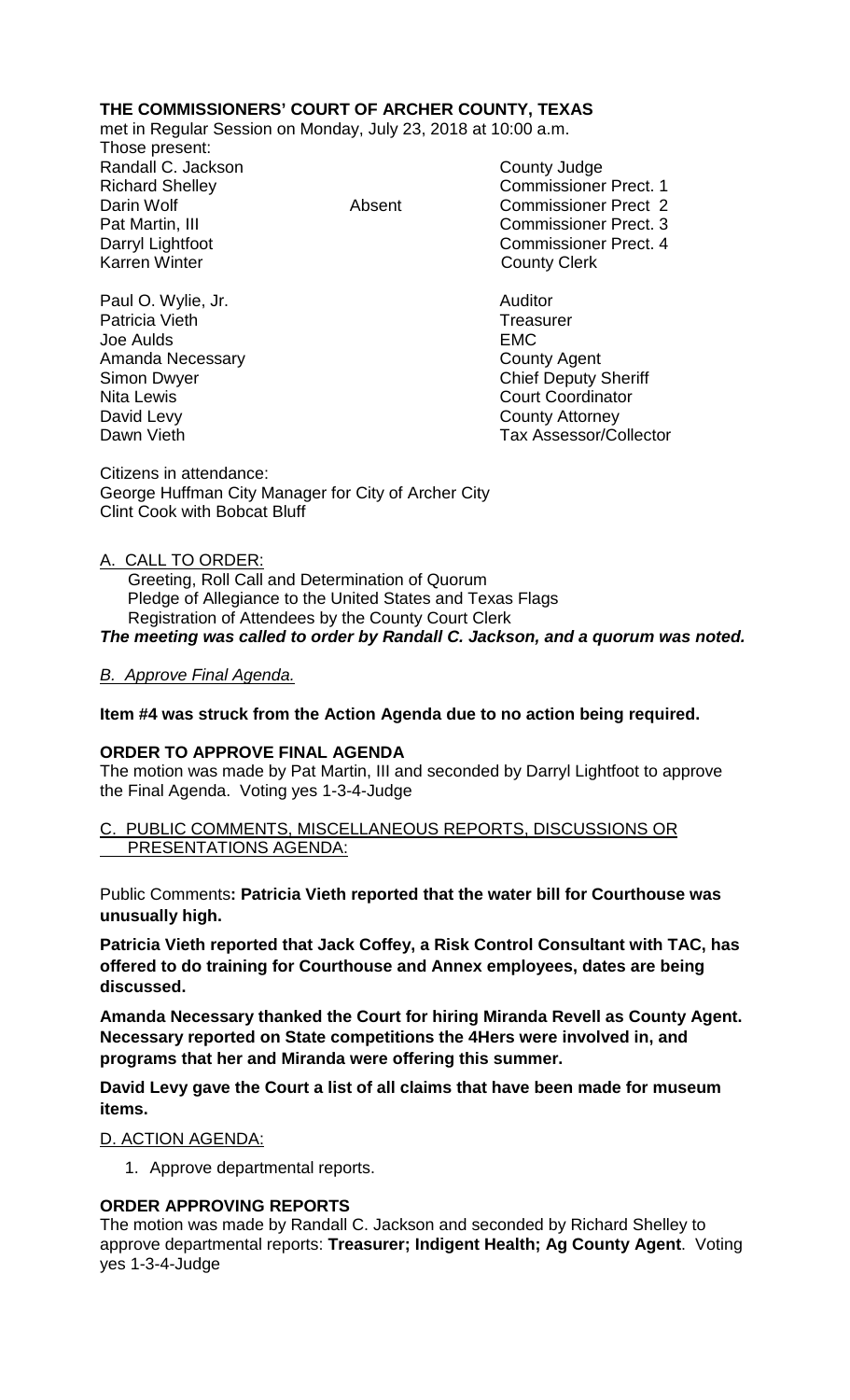2. Approve vouchers for payment.

## **ORDER APPROVING VOUCHERS**

The motion was made by Richard Shelley and seconded by Pat Martin, III to approve vouchers for payment. Voting yes 1-3-4-Judge

3. Approve payroll reports

### **ORDER APPROVING REPORTS**

The motion was made by Randall C. Jackson and seconded by Richard Shelley to approve payroll reports. Voting yes 1-3-4-Judge

- 4. Approve line item transfers. **Removed.**
- 5. Approve Education Certificates.

### **ORDER APPROVING CERTIFICATES**

The motion was made by Darryl Lightfoot and seconded by Richard Shelley to approve education certificates: **Randall C. Jackson; Dawn Vieth; Brett Hoff**. Voting yes 1-3-4- Judge

6. Approve Publisher's Certificates.

# **ORDER APPROVING CERTIFICATES**

The motion was made by Randall C. Jackson and seconded by Pat Martin, III to approve publisher's certificates. Voting yes 1-3-4-Judge

**7.** Consider and/or take action on the *Memorandum of Agreement –* Inter-local Government Agreement with the *Helen Farabee Centers.* **Randall C. Jackson discussed agreement.**

## **ORDER APPROVING AGREEMENT**

The motion was made by Pat Martin, III and seconded by Richard Shelley to approve memorandum of agreement with Helen Farabee Center. Voting yes 1-3-4-Judge

**8.** Consider and/or take action on the *Road Use Agreement* and *Memorandum of Understanding* for the Bobcat Bluff Windfarm Repowering Plan**. David Levy discussed agreement and memorandum of understanding.** 

# **ORDER TO CONVENE INTO EXECUTIVE SESSION**

The motion was made by Pat Martin, III and seconded by Randall C. Jackson to convene into Executive Session. Voting yes 1-3-4-Judge

Executive Session convened at 10:22 a.m. Executive Session adjourned at 10:41 a.m.

# **ORDER TO ADJOURN EXECUTIVE SESSION**

The motion was made by Pat Martin, III and seconded by Richard Shelley to adjourn from Executive Session. Voting yes 1-3-4-Judge

# **ORDER APPROVING REVISED AGREEMENT**

The motion was made by Pat Martin, III and seconded by Richard Shelley to approve revised road use agreement and memorandum of understanding for the Bobcat Bluff Windfarm Repowering Plan. Voting yes 1-3-4-Judge

9. Consider and/or take action on the Interlocal Agreement between Archer County and the City of Holliday, Texas. **Darryl Lightfoot reported that City of Holliday had already signed agreement**.

# **ORDER APPROVING AGREEMENT**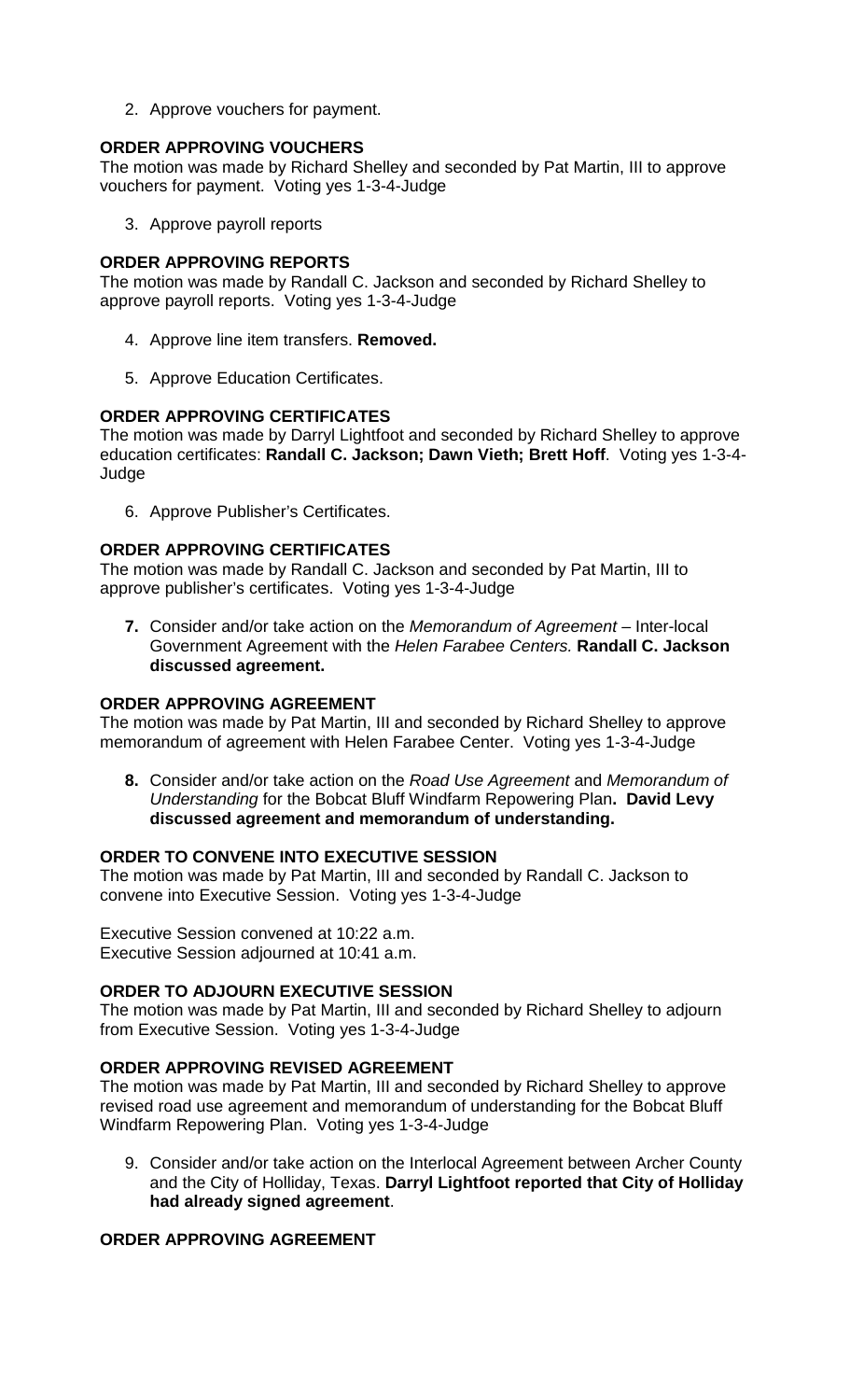The motion was made by Darryl Lightfoot and seconded by Richard Shelley to approve Interlocal Agreement between Archer County and the City of Holliday. Voting yes 1-3-4- Judge

- **10.**Discuss and/or take action on Mitigation Plan for Nortex Regional Counties. **Joe Aulds discussed next meeting for Nortex Regional Counties would be held in Seymour at 6:00 p.m. on Thursday, July 26, 2018. No action taken.**
- 11.Discuss and/or take action on tabled Item Number 9 from the July 9, 2018 agenda in regards to the purchase of a New or Used pickup for Precinct 1.

#### **ORDER TO TABLE PICKUP PURCHASE**

The motion was made by Richard Shelley and seconded by Randall C. Jackson to table the purchase of new or used pickup for Precinct 1. Voting yes 1-3-4-Judge

- 12.Discuss and/or take action on tabled Item Number 12 from the July 9, 2018 agenda regarding vehicle insurance coverage. **No action taken.**
- **13.**Discuss and/or take action on tabled Item Number 13 from the July 9, 2018 agenda regarding Health Care Plans and restrictions for employees**. Randall C. Jackson discussed Health Care Plans and restriction options. Paul O. Wylie, Jr. discussed the option of not paying a stipend when a new employee decides not to take county insurance.**

#### **ORDER KEEPING HEALTH CARE PLANS**

The motion was made by Randall C. Jackson and seconded by Darryl Lightfoot to continue current health care coverage for county employees with no changes to current plans. Voting yes 1-3-4-Judge

14.Consider and/or take action on a Resolution for *Archer County Disaster Declaration.* **Randall C. Jackson discussed Resolution for Disaster Declaration.**

#### **ORDER APPROVING RESOLUTION**

The motion was made by Darryl Lightfoot and seconded by Pat Martin, III to approve resolution for Archer County Disaster Declaration. Voting yes 1-3-4-Judge

15.Consider and/or approve declaring old/obsolete Printers, Chairs, & Camera Box as *Surplus Items.* 

#### **ORDER DECLARING ITEMS SALVAGE**

The motion was made by Pat Martin, III and seconded by Randall C. Jackson to approve office items salvage and to advertise for bids on items for Monday, August 13, 2018 at 10:00 a.m. Voting yes 1-3-4-Judge

Camera Box located in County Clerk's Office

2 Broken office chairs

HP printer serial numberCNGXF44622 (Co Clerk's Office)

Kyocera printer serial number XPF7719159 (JP 2 Office)

Canon printer serial number MGZ36299 (JP 2 Office)

Epson printer serial number LELY234101 (JP 2 Office)

Monitor serial number 73P3695 SWXV43 (Co Clerk's Office)

3Com OfficeConnect Switch 4902A055 (IT Office)

16.Budget Workshop.

#### **Following items were discussed**: